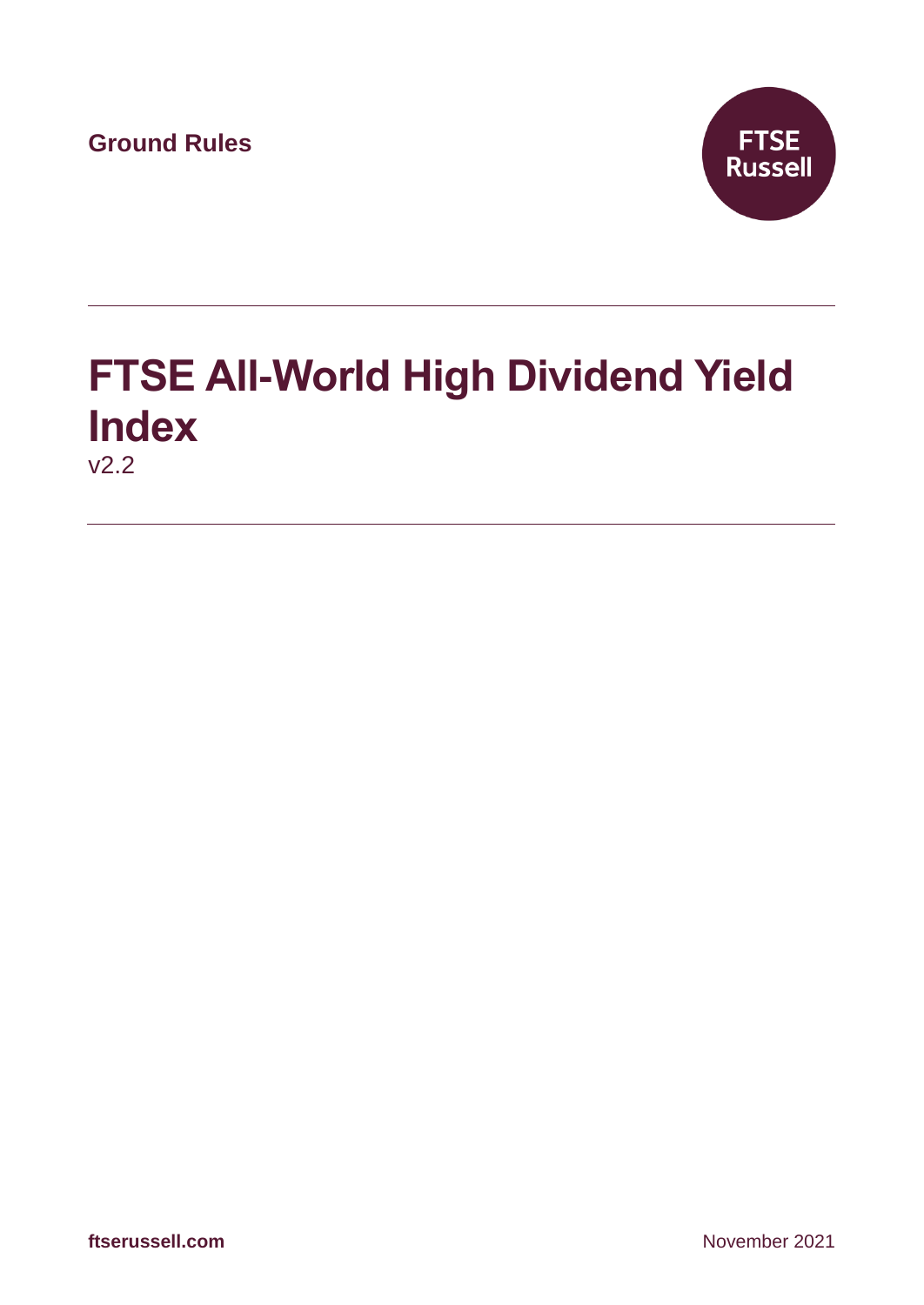

# **Contents**

| 1.0                                               |                                            |  |  |
|---------------------------------------------------|--------------------------------------------|--|--|
| 2.0                                               |                                            |  |  |
| 3.0                                               |                                            |  |  |
| 4.0                                               |                                            |  |  |
| 5.0                                               |                                            |  |  |
| 6.0                                               | Constituent Changes Outside of a Review 11 |  |  |
| 7.0                                               |                                            |  |  |
| 8.0                                               |                                            |  |  |
| Appendix A: Indexes Opening and Closing Hours  14 |                                            |  |  |
|                                                   |                                            |  |  |
|                                                   |                                            |  |  |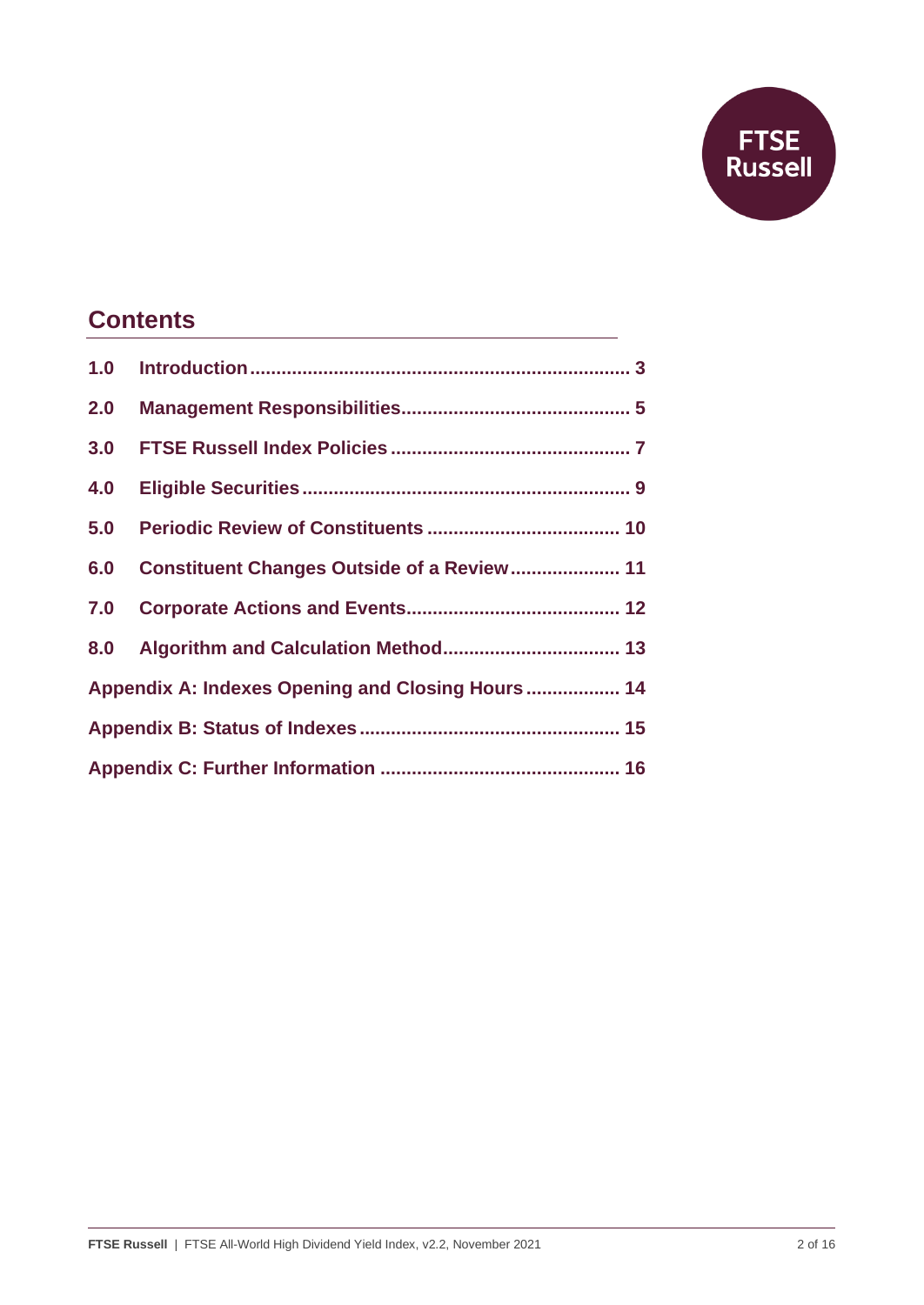

# **Introduction**

# **1.0 Introduction**

- 1.1 This document sets out the Ground Rules for the construction and management of the FTSE All-World High Dividend Yield Index. Copies of these Ground Rules are available from FTSE on the website [www.ftserussell.com.](http://www.ftserussell.com/)
- 1.2 The FTSE All-World High Dividend Yield Index is designed to represent the performance of companies in the FTSE All-World Index after the implementation a forecast dividend yield ranking process.
- 1.3 These Ground Rules should be read in conjunction with the FTSE Global Equity Index Series Ground Rules. These rules are available on [www.ftserussell.com.](http://www.ftserussell.com/)
- 1.4 The FTSE All-World High Dividend Yield Index will consist of constituents from the FTSE All-World Index (Large Cap and Mid Cap) which have the highest forecast dividend yield.
- 1.5 The FTSE All-World High Dividend Yield Index will weight its constituents by its investable market capitalisation, i.e. after taking account of free float and foreign ownership restrictions.
- 1.6 Price, Total Return and Net Total Return Indexes are available. Total Return and Net Total Return Indexes are published at the end of each working day.
- 1.7 The base currency of the benchmark is US Dollars. Index values may also be published in other currencies.

### 1.8 **FTSE Russell**

FTSE Russell is a trading name of FTSE International Limited, Frank Russell Company, FTSE Global Debt Capital Markets Limited (and its subsidiaries FTSE Global Debt Capital Markets Inc. and FTSE Fixed Income Europe Limited), FTSE Fixed Income LLC, The Yield Book Inc. and Beyond Ratings.

1.9 FTSE Russell hereby notifies users of the index series that it is possible that circumstances, including external events beyond the control of FTSE Russell, may necessitate changes to, or the cessation of, the index series and therefore, any financial contracts or other financial instruments that reference the index series or investment funds which use the index series to measure their performance should be able to withstand, or otherwise address the possibility of changes to, or cessation of, the index series.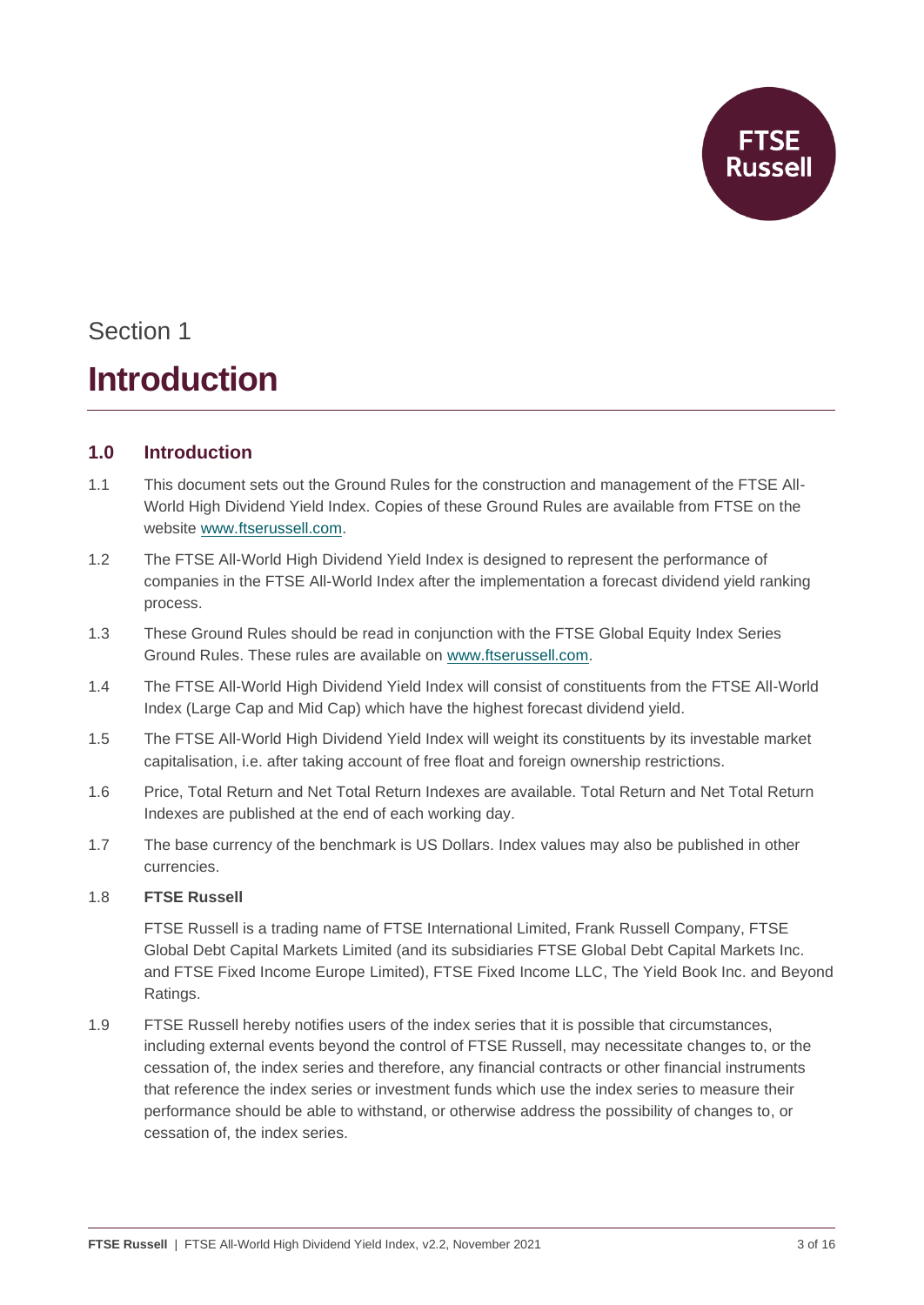- 1.10 Index users who choose to follow this index series or to buy products that claim to follow this index series should assess the merits of the index's rules-based methodology and take independent investment advice before investing their own or client funds. No liability whether as a result of negligence or otherwise is accepted by FTSE Russell for any losses, damages, claims and expenses suffered by any person as a result of:
	- any reliance on these Ground Rules, and/or
	- any errors or inaccuracies in these Ground Rules, and/or
	- any non-application or misapplication of the policies or procedures described in these Ground Rules, and/or
	- any errors or inaccuracies in the compilation of the Index or any constituent data.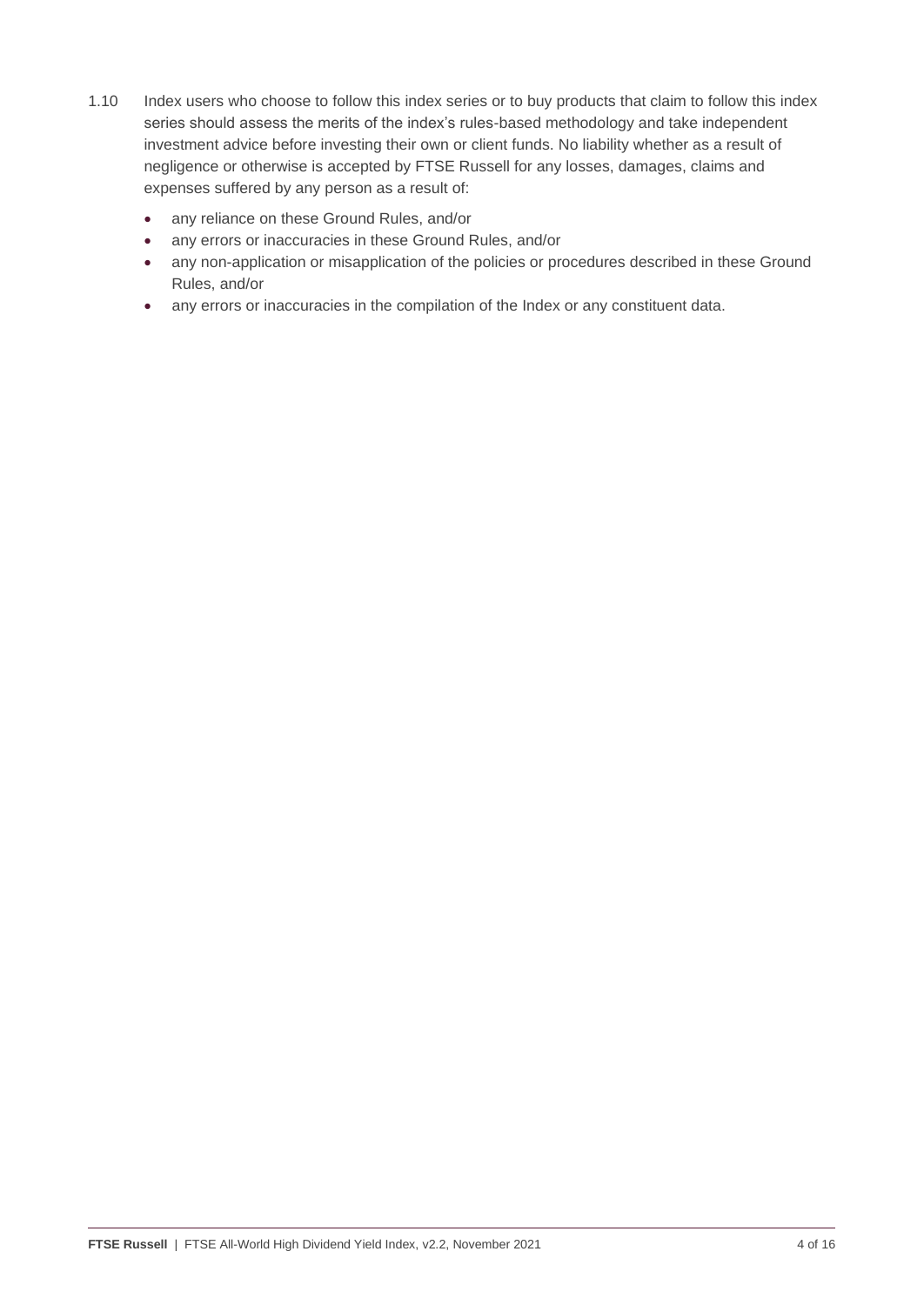

# **Management Responsibilities**

## **2.0 Management Responsibilities**

### 2.1 **FTSE International Limited (FTSE)**

- 2.1.1 FTSE is the benchmark administrator of the index.<sup>1</sup>
- 2.1.2 FTSE is responsible for the daily calculation, production and operation of the FTSE All-World High Dividend Yield Index and will:
	- maintain records of the index weightings of all constituents and reserve companies;
	- make changes to the constituents and their weightings in accordance with the Ground Rules;
	- carry out the periodic index reviews of the FTSE All-World High Dividend Yield Index and apply the changes resulting from the reviews as required by the Ground Rules;
	- publish changes to the constituent weightings resulting from their ongoing maintenance and the periodic reviews;
	- disseminate the indexes.
- 2.1.3 FTSE is also responsible for monitoring the performance of the FTSE All-World High Dividend Yield Index throughout the day and will determine whether the status of the index should be 'firm', 'indicative' or 'held' (See Appendix B).

## 2.2 **Amendments to these Ground Rules**

- 2.2.1 These Ground Rules shall be subject to regular review (at least once a year) by FTSE Russell to ensure that they continue to best reflect the aims of the index. Any proposals for significant amendments to these Ground Rules will be subject to consultation with FTSE Russell advisory committees and other stakeholders if appropriate. The feedback from these consultations will be considered by the FTSE Russell Index Governance Board before approval is granted.
- 2.2.2 As provided for in the Statement of Principles for FTSE Russell Equity Indexes, where FTSE Russell determines that the Ground Rules are silent or do not specifically and unambiguously apply to the subject matter of any decision, any decision shall be based as far as practical on the Statement of Principles. After making any such determination, FTSE Russell shall advise the market of its decision at the earliest opportunity. Any such treatment will not be considered as an exception or

<sup>&</sup>lt;sup>1</sup> The term administrator is used in this document in the same sense as it is defined in Regulation (EU) 2016/1011 of the European Parliament and of the Council of [8 June 2016 on indices used as benchmarks in financial instruments and financial contracts or to](http://eur-lex.europa.eu/legal-content/EN/TXT/PDF/?uri=CELEX:32016R1011&from=EN)  [measure the performance of investment funds](http://eur-lex.europa.eu/legal-content/EN/TXT/PDF/?uri=CELEX:32016R1011&from=EN) (the European Benchmark Regulation) and The Benchmarks (Amendment and Transitional Provision) (EU Exit) Regulations 2019 (the UK Benchmark Regulation).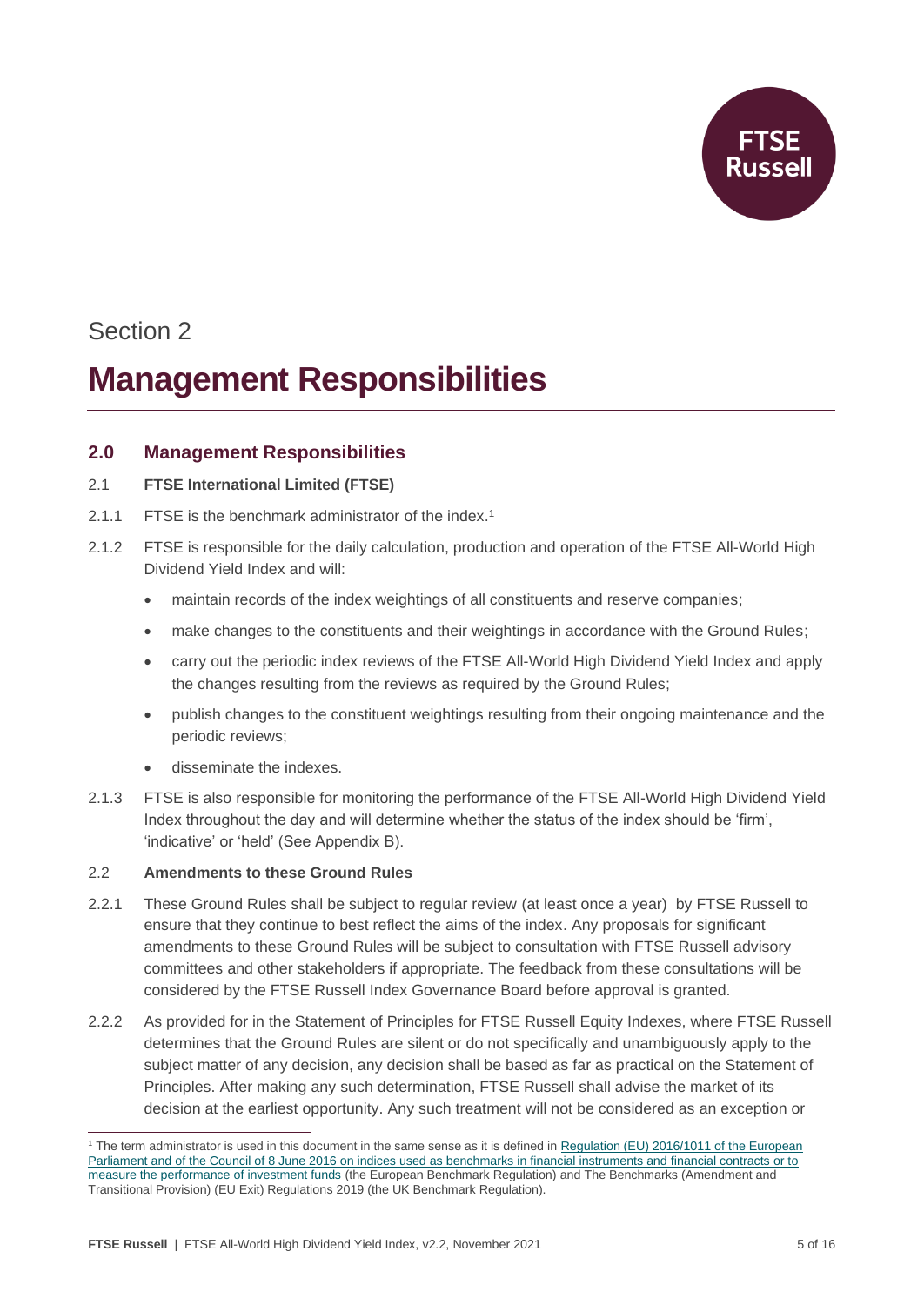change to the Ground Rules, or to set a precedent for future action, but FTSE Russell will consider whether the Ground Rules should subsequently be updated to provide greater clarity.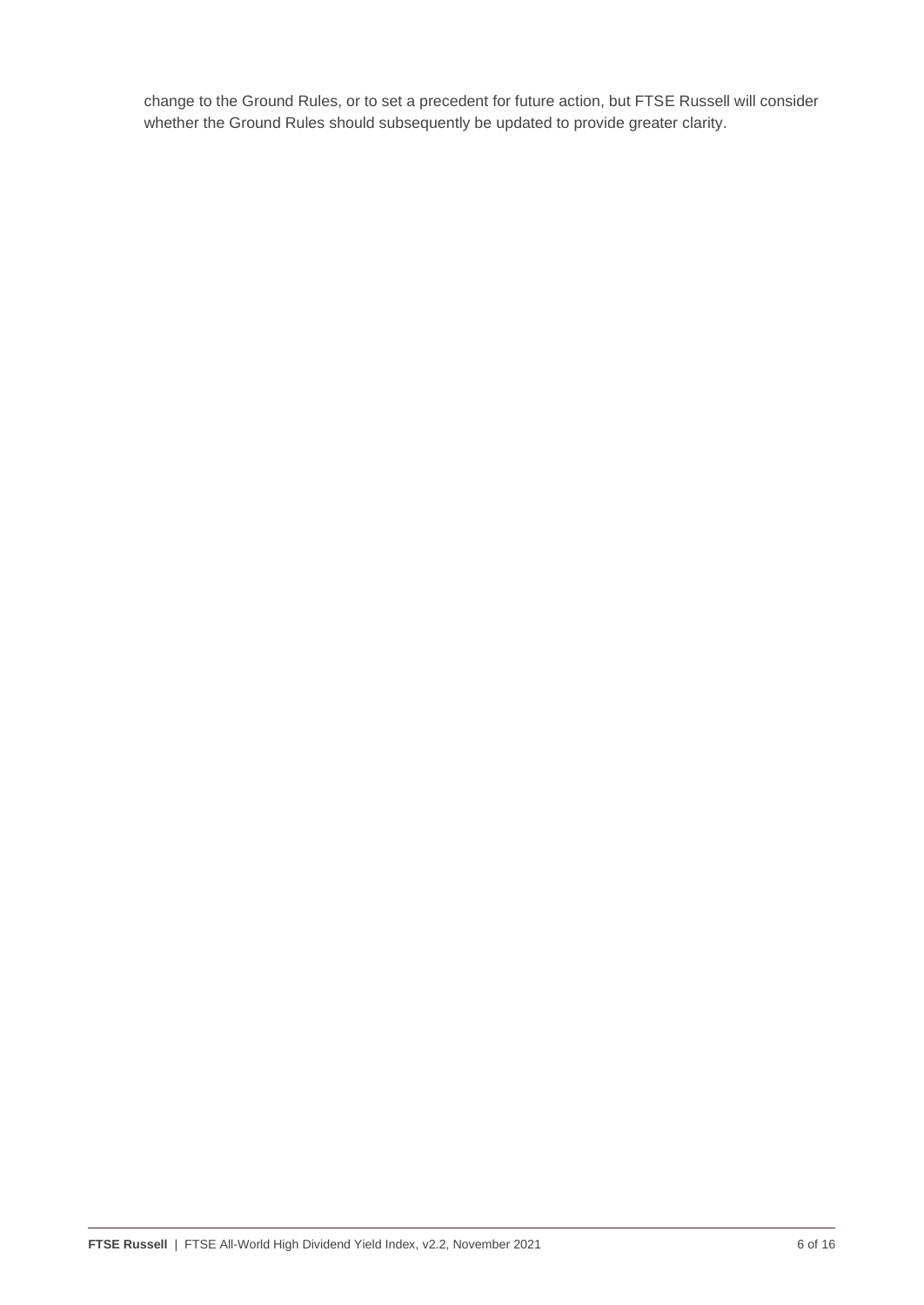

# Section 3 **FTSE Russell Index Policies**

# **3.0 FTSE Russell Index Policies**

These Ground Rules should be read in conjunction with the following policy documents which can be accessed using the links below:

### 3.1 **Statement of Principles for FTSE Russell Equity Indexes (the Statement of Principles)**

Indexes need to keep abreast of changing markets and the Ground Rules cannot anticipate every eventuality. Where the Ground Rules do not fully cover a specific event or development, FTSE Russell will determine the appropriate treatment by reference to the Statement of Principles which summarises the ethos underlying FTSE Russell's approach to index construction. The Statement of Principles is reviewed annually and any changes proposed by FTSE Russell are presented to the FTSE Russell Policy Advisory Board for discussion before approval by the FTSE Russell Index Governance Board.

The Statement of Principles can be accessed using the following link:

### [Statement\\_of\\_Principles.pdf](https://research.ftserussell.com/products/downloads/Statement_of_Principles.pdf)

### 3.2 **Queries and Complaints**

FTSE Russell's complaints procedure can be accessed using the following link:

[Benchmark\\_Determination\\_Complaints\\_Handling\\_Policy.pdf](https://research.ftserussell.com/products/downloads/FTSE_Russell_Benchmark_Determination_Complaints-Handling_Policy.pdf?_ga=2.149750192.764712885.1603104151-1548400649.1593679882)

### 3.3 **Index Policy for Trading Halts and Market Closures**

3.3.1 Guidance for the treatment of index changes in the event of trading halts or market closures can be found using the following link:

[Index\\_Policy\\_for\\_Trading\\_Halts\\_and\\_Market\\_Closures.pdf](https://research.ftserussell.com/products/downloads/FTSE_Russell_Index_Policy_for_Trading_Halts_and_Market_Closures.pdf)

### 3.4 **Index Policy in the Event Clients are Unable to Trade a Market or a Security**

3.4.1 Details of FTSE Russell's treatment can be accessed using the following link:

[Index\\_Policy\\_in\\_the\\_Event\\_Clients\\_are\\_Unable\\_to\\_Trade\\_a\\_Market\\_or\\_a\\_Security.pdf](https://research.ftserussell.com/products/downloads/FTSE_Russell_Index_Policy_in_the_Event_Clients_are_Unable_to_Trade_a_Market_or_a_Security.pdf)

### 3.5 **Recalculation Policy and Guidelines**

3.5.1 The FTSE All-World High Dividend Yield Index is recalculated whenever errors or distortions occur that are deemed to be significant. Users of the FTSE All-World High Dividend Yield Index are notified through appropriate media.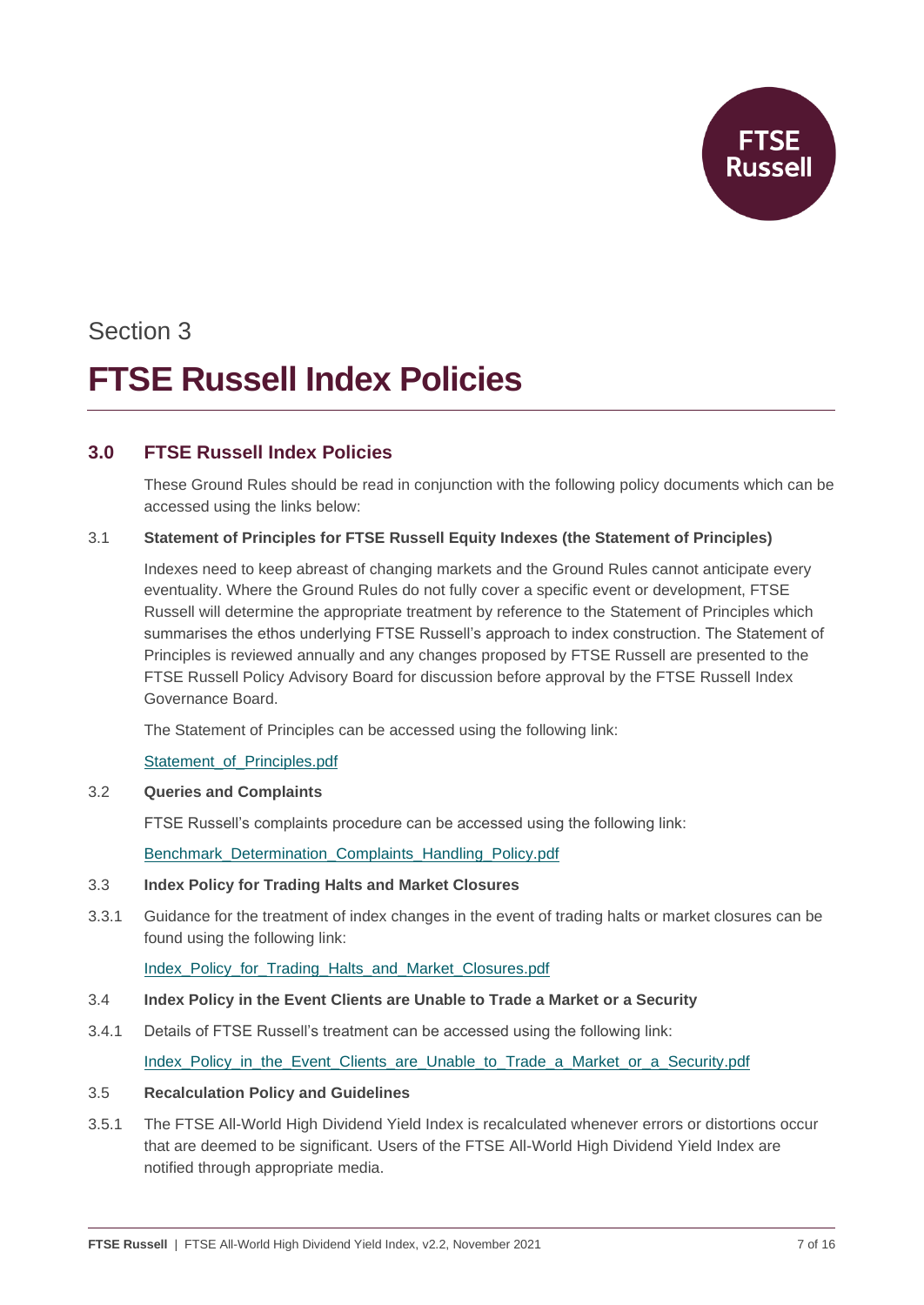For further information refer to the FTSE Russell Index Recalculation Policy and Guidelines document which is available from the FTSE Russell website using the link below or by contacting [info@ftserussell.com.](mailto:info@ftserussell.com)

[Index\\_Recalculation\\_Policy\\_and\\_Guidelines\\_Equity\\_Indexes.pdf](https://research.ftserussell.com/products/downloads/Equity_Index_Recalculation_Policy_and_Guidelines.pdf)

#### 3.6 **Policy for Benchmark Methodology Changes**

3.6.1 Details of FTSE Russell's policy for making benchmark methodology changes can be accessed using the following link:

Policy for Benchmark Methodology Changes.pdf

#### 3.7 **FTSE Russell Governance Framework**

3.7.1 To oversee its indexes, FTSE Russell employs a governance framework that encompasses product, service and technology governance. The framework incorporates the London Stock Exchange Group's three lines of defence risk management framework and is designed to meet the requirements of the IOSCO Principles for Financial Benchmarks<sup>2</sup>, the European benchmark regulation<sup>3</sup> and the UK benchmark regulation<sup>4</sup>. The FTSE Russell Governance Framework can be accessed using the following link:

[FTSE\\_Russell\\_Governance\\_Framework.pdf](https://research.ftserussell.com/products/downloads/FTSE_Russell_Governance_Framework.pdf)

<sup>2</sup> IOSCO Principles for Financial Benchmarks Final Report, FR07/13 July 2013

<sup>&</sup>lt;sup>3</sup> Regulation (EU) 2016/1011 of the European Parliament and of the Council of 8 June 2016 on indices used as benchmarks in financial

instruments and financial contracts or to measure the performance of investment funds

<sup>4</sup> The Benchmarks (Amendment and Transitional Provision) (EU Exit) Regulations 2019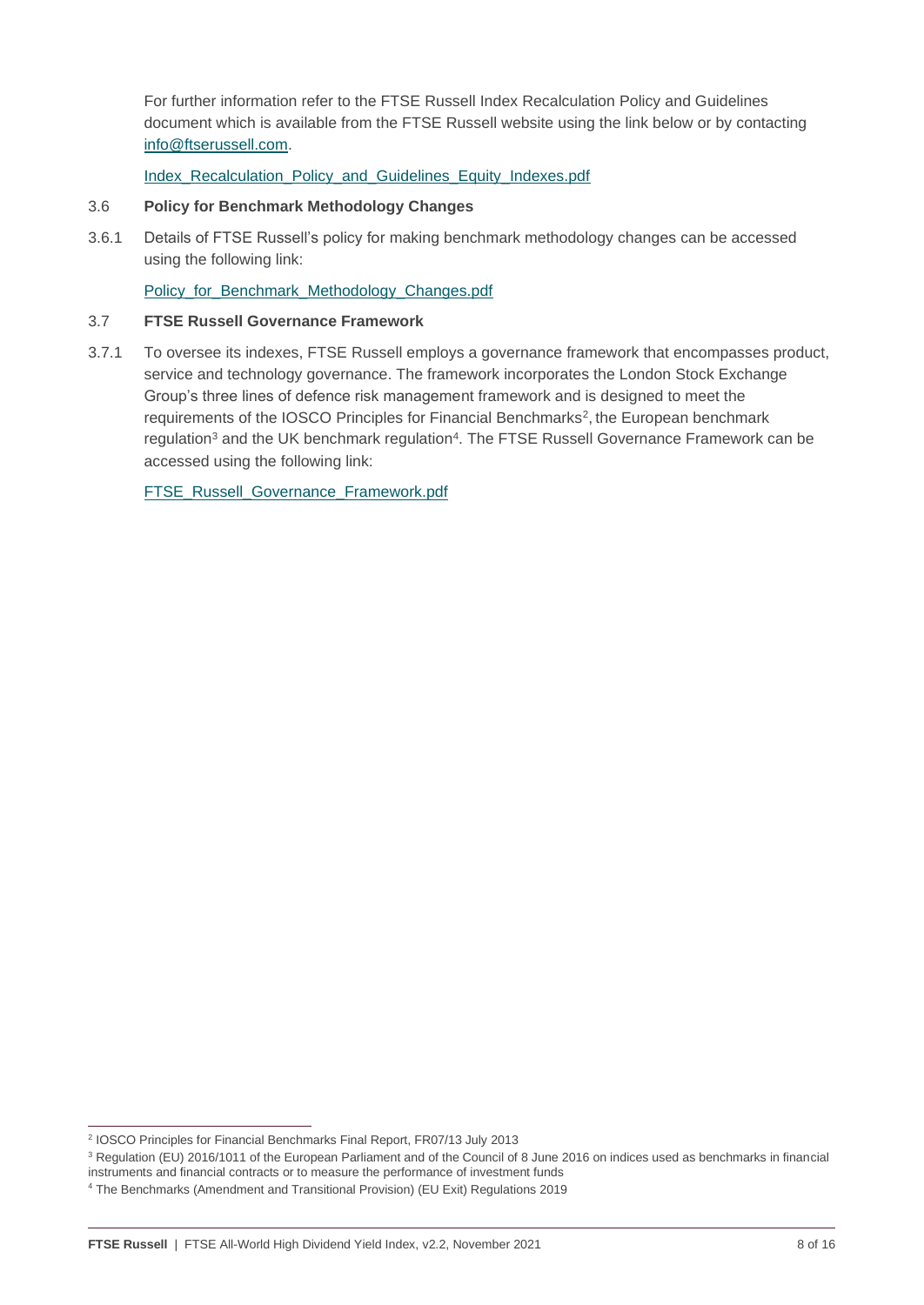

# Section 4 **Eligible Securities**

# **4.0 Eligible Securities**

- 4.1 The constituents of the FTSE All-World High Dividend Yield Index are selected from the FTSE All-World Index excluding all real estate investment trusts REITs (ICB<sup>5</sup> Sector Real Estate Investment Trusts 351020 and Mortgage Real Estate Investment Trusts 302030) excluding all companies which have not paid a dividend in a twelve month period prior to the cut off or have a current dividend yield of zero and ranked by forecast dividend yield.
- 4.2 All stocks that are forecast to pay a zero dividend over the next 12 months or do not have available forecast dividend information will be excluded from the FTSE All-World High Dividend Yield Index. ("Dividends" excludes any non-regular or "special" distributions.)

### 4.3 **12 Month Forward Dividend Yield**

4.3.1 The dividend yield data used in the review calculation is based on forecast dividends per share from I/B/E/S. For the review universe constituents that do not have this information, an additional independent source will be used.

To determine the forecast dividend yield, 12 month forward dividend per share forecast is calculated using the most recent I/B/E/S forecast DPS values prior to the review data cut-off date, divided by the underlying FTSE stock price at the review data cut-off date. I/B/E/S data will be taken from the close of business on the Thursday before the third Friday of February and August.

DPS estimates are converted to the currency of the security price as of the review data cut-off date using WM/Refinitiv exchange rates.

Definition:

12 month Forward Dividend Yield expressed as a percentage:

$$
\frac{[n^*DPS_{FY1}+(12\text{-}n)^*DPS_{FY2}]}{P} * \frac{100}{12}
$$

Where:

*n* is the number of months to company's current fiscal year end (FY1).

*P* is the security price

*DPSFY1* is the I/B/E/S Mean FY1 DPS converted to the currency of the security price *DPSFY2* is the I/B/E/S Mean FY2 DPS converted to the currency of the security price

<sup>5</sup> FTSE indexes migrated to the new ICB classification system in March 2021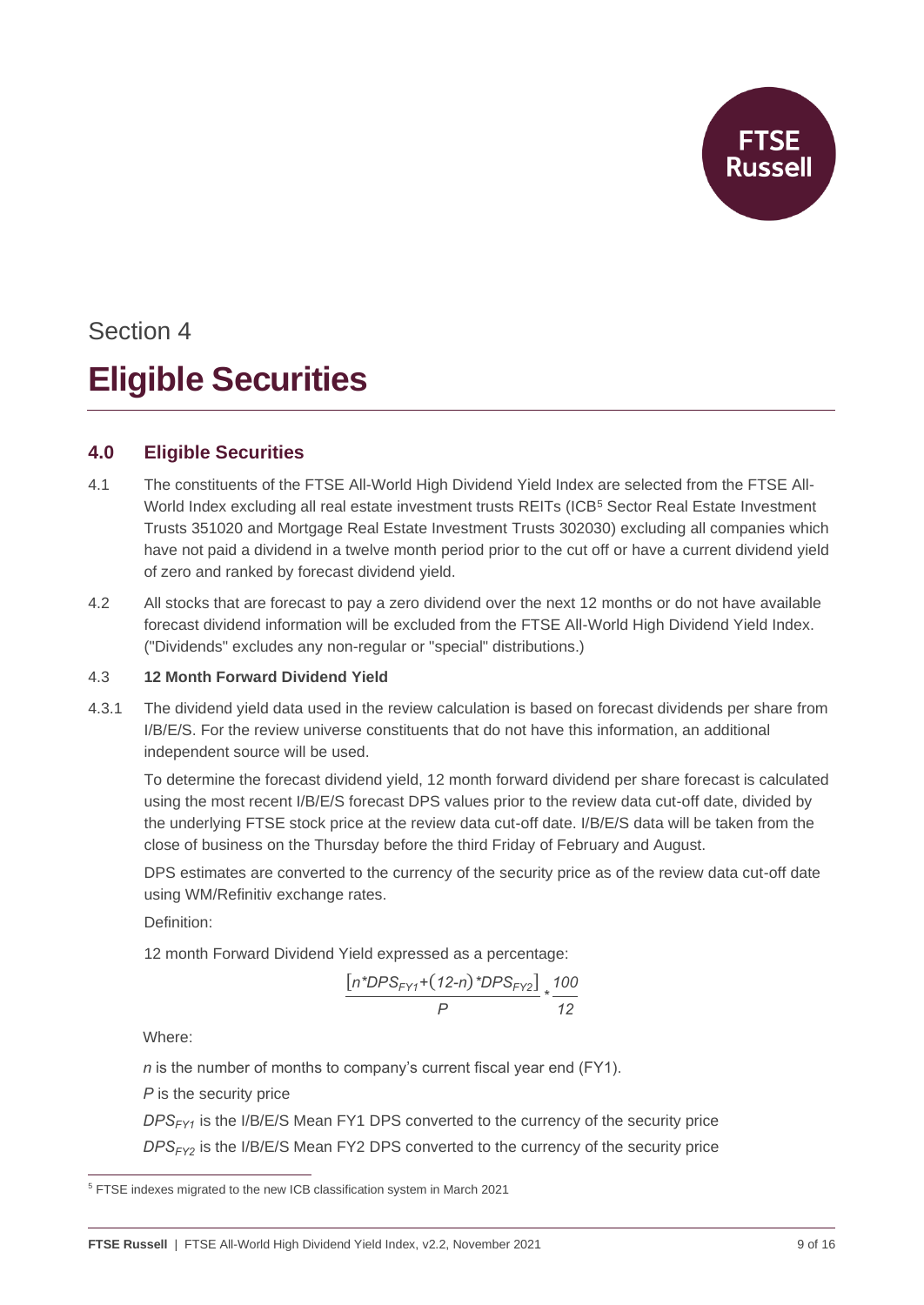

# **Periodic Review of Constituents**

## **5.0 Periodic Review of Constituents**

- 5.1 The FTSE All-World High Dividend Yield Index will be reviewed in accordance with the FTSE Global Equity Index Series Ground Rules.
- 5.2 The FTSE All-World High Dividend Yield Index will be reviewed semi-annually in March and September using data at the close of business on the Wednesday before the first Friday of March and September taking into account any additions and deletions that may take place during the underlying index rebalance or review. The review will be implemented after the close of business on the third Friday (i.e. effective Monday) of March and September.
- 5.3 The FTSE All-World High Dividend Yield Index aims to contain the highest yielding stocks accounting for 50% of the investable market capitalisation of the Eligible Securities as defined in Section 4.
- 5.4 The FTSE All-World High Dividend Yield Index will incorporate rebalance buffers. At subsequent rebalancings of the index, a security that is not in the index will become a constituent in the index if its yield rank is above the 45th percentile based on investable market capitalisation. An index constituent will remain in the index until its yield rank falls below the 55th percentile based on investable market capitalisation.
- 5.5 A constant number of constituents will not be maintained for the FTSE All-World High Dividend Yield Index.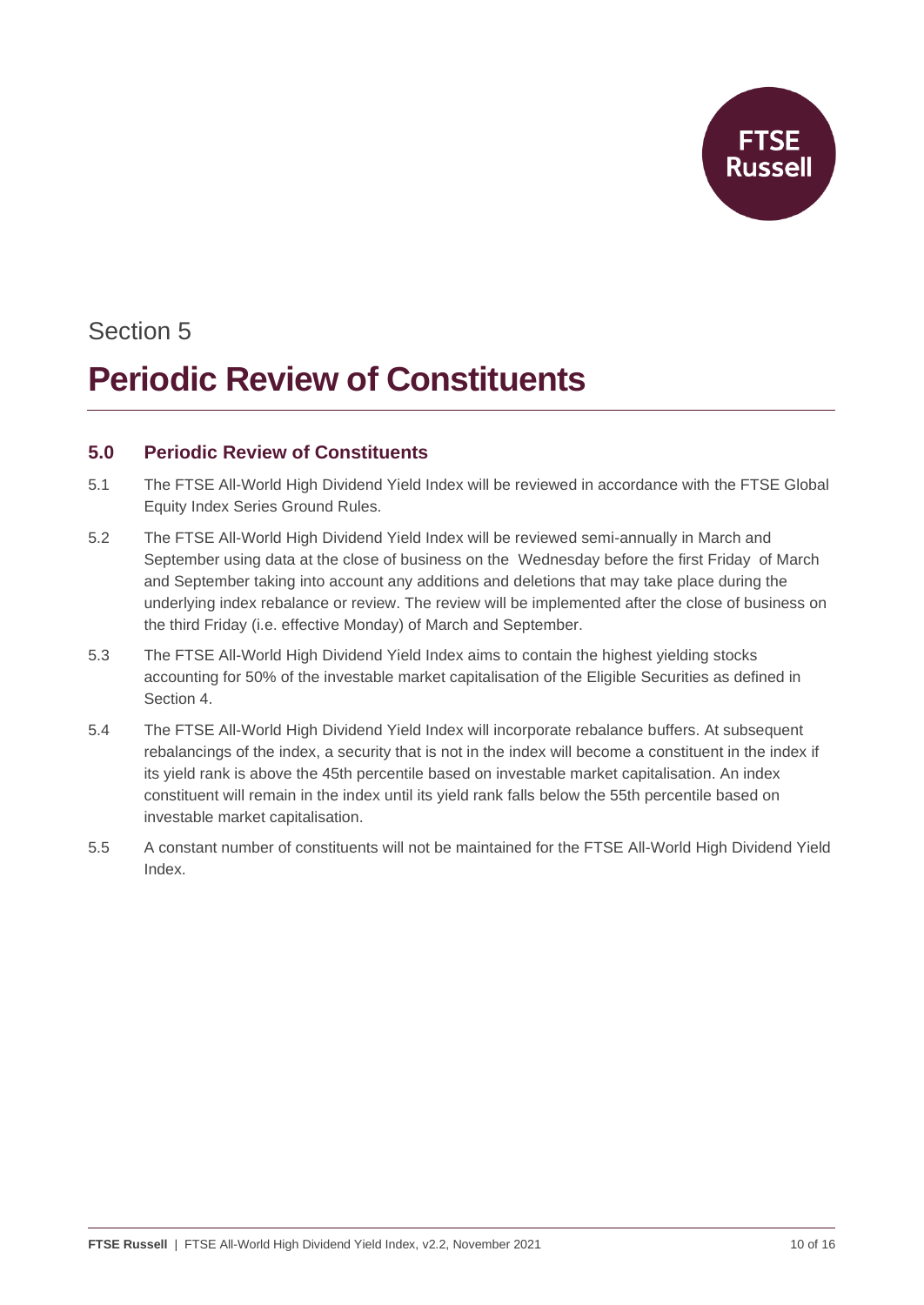

# **Constituent Changes Outside of a Review**

# **6.0 Constituent Changes Outside of a Review**

### 6.1 **Intra-review Changes (additions)**

6.1.1 New issues will be eligible for inclusion in the FTSE All-World High Dividend Yield Index at the next semi-annual review.

## 6.2 **Intra-review Changes (deletions)l**

- 6.2.1 If a constituent is removed from the FTSE All-World Index, then it will be removed from the FTSE All-World High Dividend Yield Index. The removal will be concurrent with the removal of the stock from the underlying index. Intra-review deletions will not be replaced.
- 6.3 If a constituent converts to a REIT and its ICB classification changes to REIT (ICB sector Real Estate Investment Trusts 351020 and Mortgage Real Estate Investment Trusts 302030)) intra-review it will remain in the FTSE All-World High Dividend Yield Index until the next periodic review.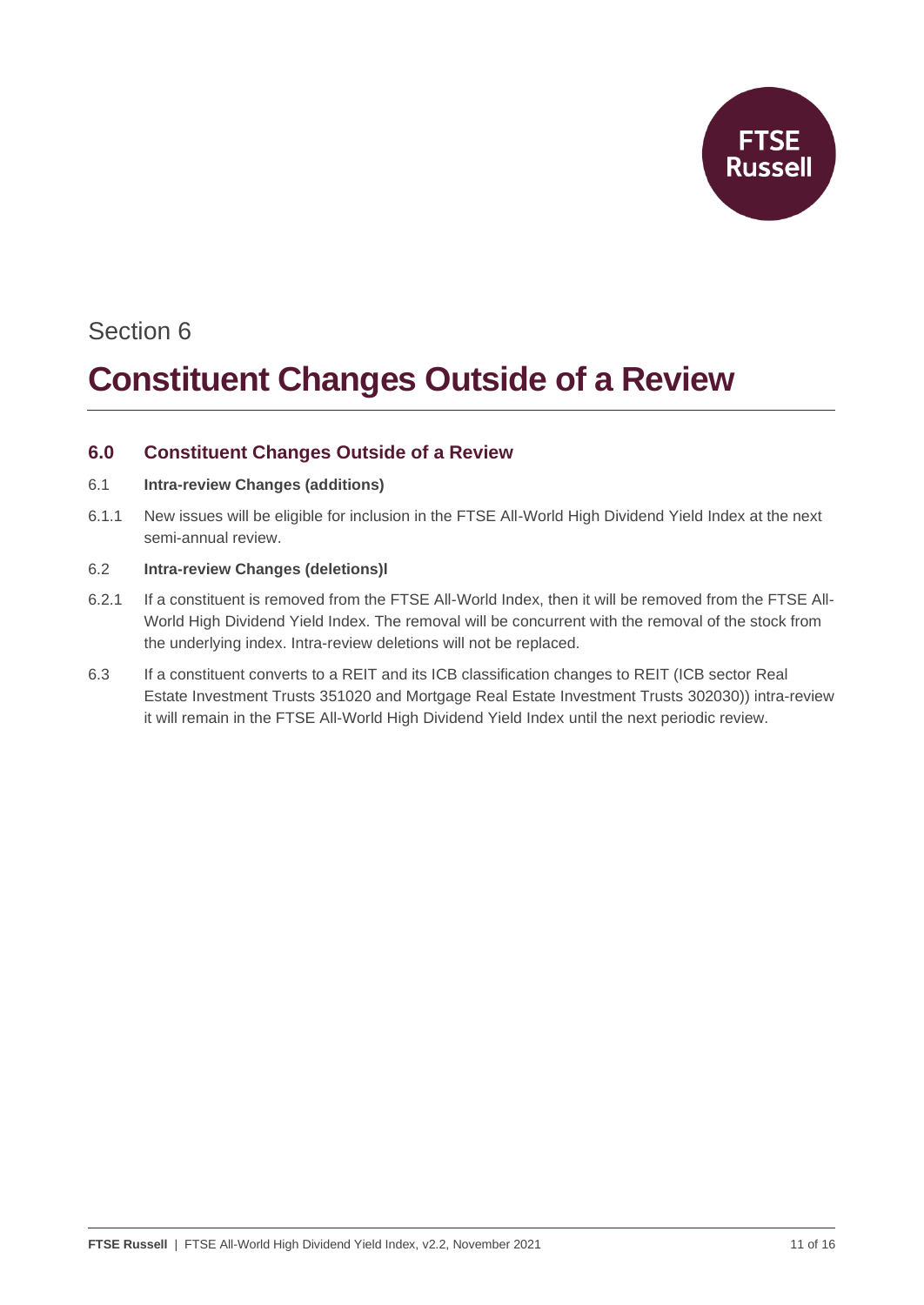

# **Corporate Actions and Events**

## **7.0 Corporate Actions and Events**

7.1 Full details of changes to constituent companies due to corporate actions and events can be accessed in the Corporate Actions and Events Guide using the following link:

## [Corporate\\_Actions\\_and\\_Events\\_Guide.pdf](https://research.ftserussell.com/products/downloads/Corporate_Actions_and_Events_Guide.pdf)

A Corporate 'Action' is an action on shareholders with a prescribed ex date. The share price will be subject to an adjustment on the ex date. These include the following:

- Capital Repayments
- Rights Issues/Entitlement Offers
- **Stock Conversion**
- Splits (sub-division) / Reverse splits (consolidation)
- Scrip issues (Capitalisation or Bonus Issue)

A Corporate 'Event' is a reaction to company news (event) that may impact the index depending on the index rules. For example, a company announces a strategic shareholder is offering to sell their shares (secondary share offer) – this could result in a free float weighting change in the index. Where an index adjustment is required FTSE Russell will provide notice advising of the timing of the change.

### 7.2 **Shares in Issue**

Changes to the number of shares in issue for constituent securities are covered in the Corporate Actions and Events Guide.

### 7.3 **Mergers, Restructuring and Complex Takeovers**

7.3.1 The treatment of takeovers, mergers and demergers can be found within the Corporate Actions and Events Guide.

### 7.4 **Suspension of Dealing**

7.4.1 Suspension of dealing rules can be found within the Corporate Actions and Events Guide.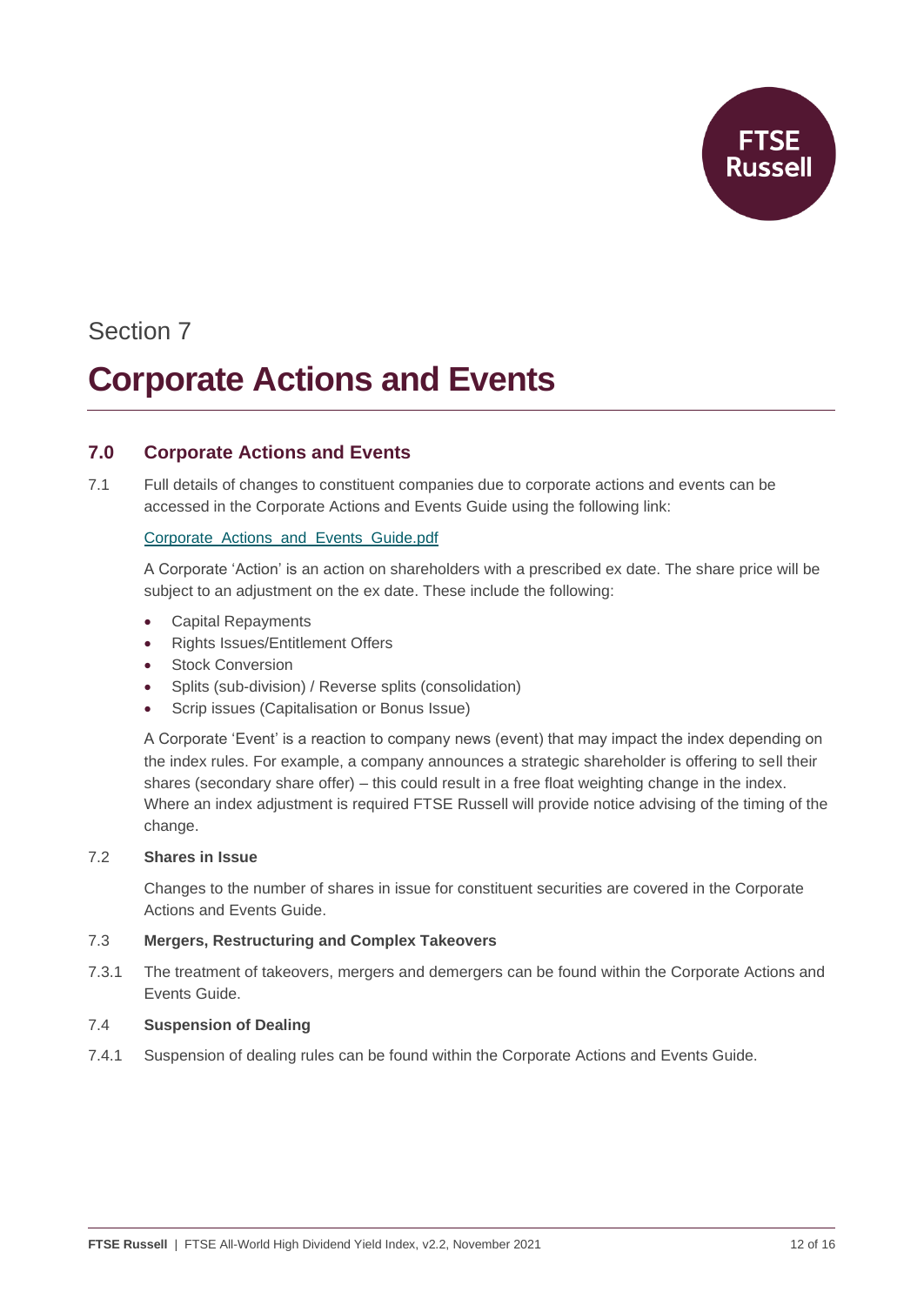

# Section 8 **Algorithm and Calculation Method**

# **8.0 Algorithm and Calculation Method**

#### 8.1 **Prices**

- 8.1.1 The FTSE All-World High Dividend Yield Index will use actual last trade prices, where available, for securities.
- 8.1.2 Refintiiv real-time exchange rates are used in the real-time index calculations.

### 8.2 **Index Calculation**

8.2.1 The FTSE All-World High Dividend Yield Index calculation formula is as follows:

$$
\sum_{i=1}^{N} \frac{\left(p_i \times e_i \times s_i \times f_i\right)}{d}
$$

Where,

- $\bullet$  i=1, 2, ..., N
- *N* is the number of securities in the index.
- $\bullet$   $p_i$  is the latest trade price of the component security (or the price at the close of the index on the previous day).
- *e<sup>i</sup>* is the exchange rate required to convert the security's currency into the index's base currency.
- *s<sup>i</sup>* is the number of shares in issue used by FTSE Russell for the security, as defined in these Ground Rules.
- *f<sup>i</sup>*  $f_i$  is the Investability Weighting Factor to be applied to a security to allow amendments to its weighting, expressed as a number between 0 and 1, where 1 represents a 100% free float. This factor is published by FTSE Russell for each security in the underlying index.
- d is the divisor, a figure that represents the total issued share capital of the Index at the base date. The divisor can be adjusted to allow changes in the issued share capital of individual securities to be made without distorting the index.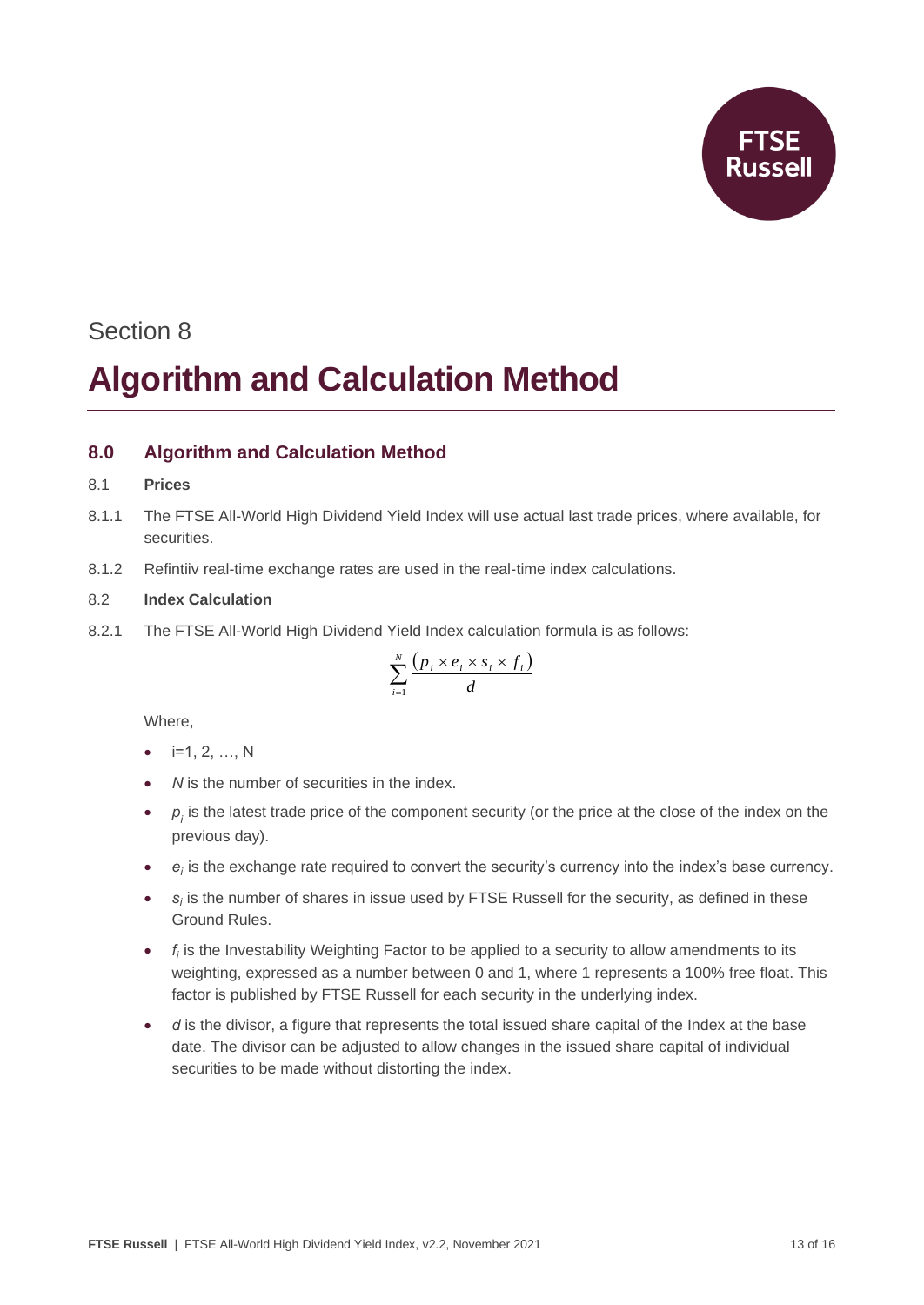

# **Appendix A: Indexes Opening and Closing Hours**

| <b>Index</b>                             | <b>Open</b> | <b>Close</b> |
|------------------------------------------|-------------|--------------|
| FTSE All-World High Dividend Yield Index | 00:30       | 21:10        |
|                                          |             |              |

Notes:

Closing values will be disseminated at 21:30.

Timings are UK hours.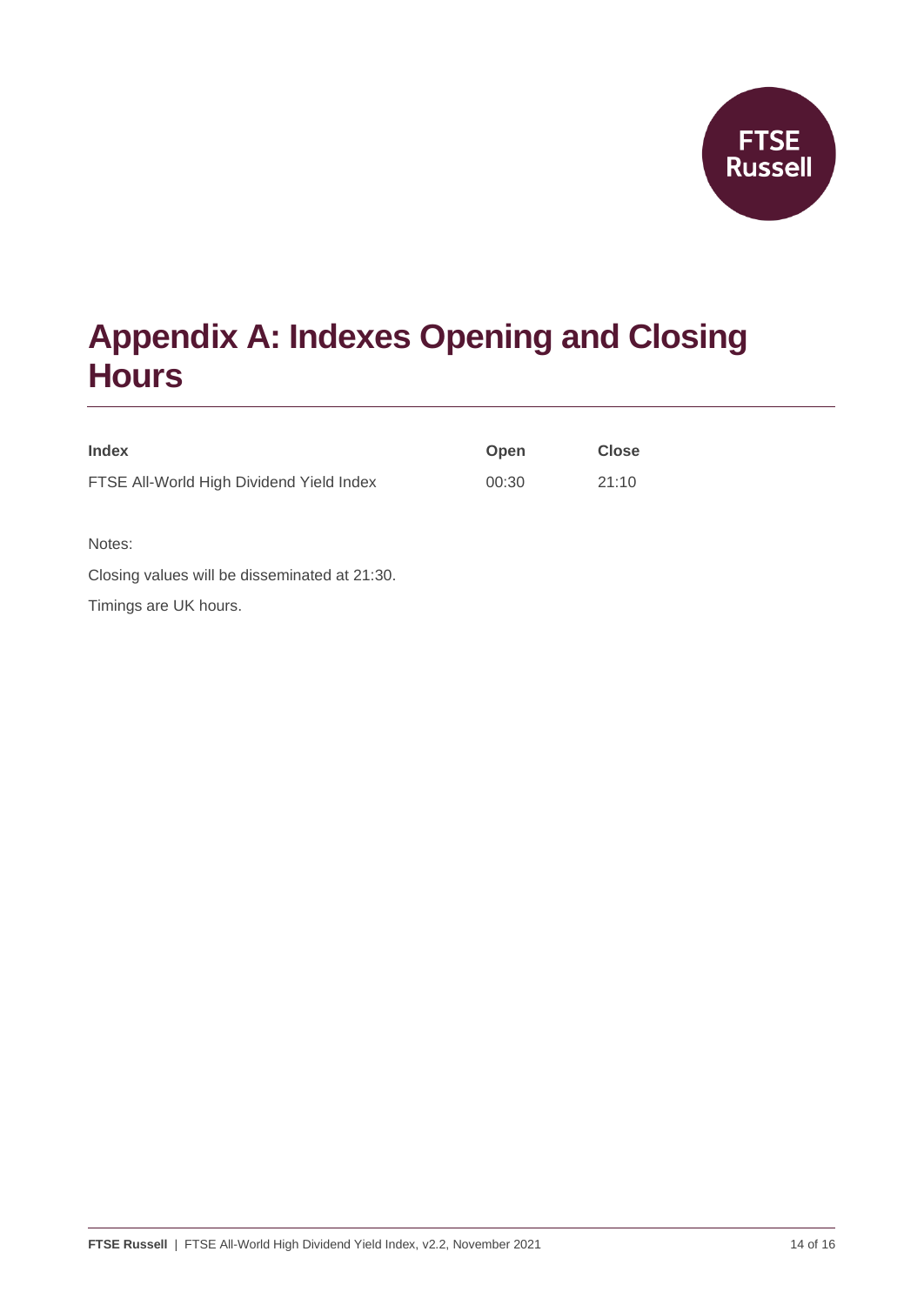

# **Appendix B: Status of Indexes**

The FTSE All-World High Dividend Yield Index are calculated in real-time.

For further details of real time definitions please refer to the following guide:

### [Real\\_Time\\_Status\\_Definitions.pdf](https://research.ftserussell.com/products/downloads/Real_Time_Status_Definitions.pdf)

The official opening and closing hours of the FTSE All-World High Dividend Yield Index are set out in Appendix A. Variations to the official hours of the indexes will be published by FTSE Russell.